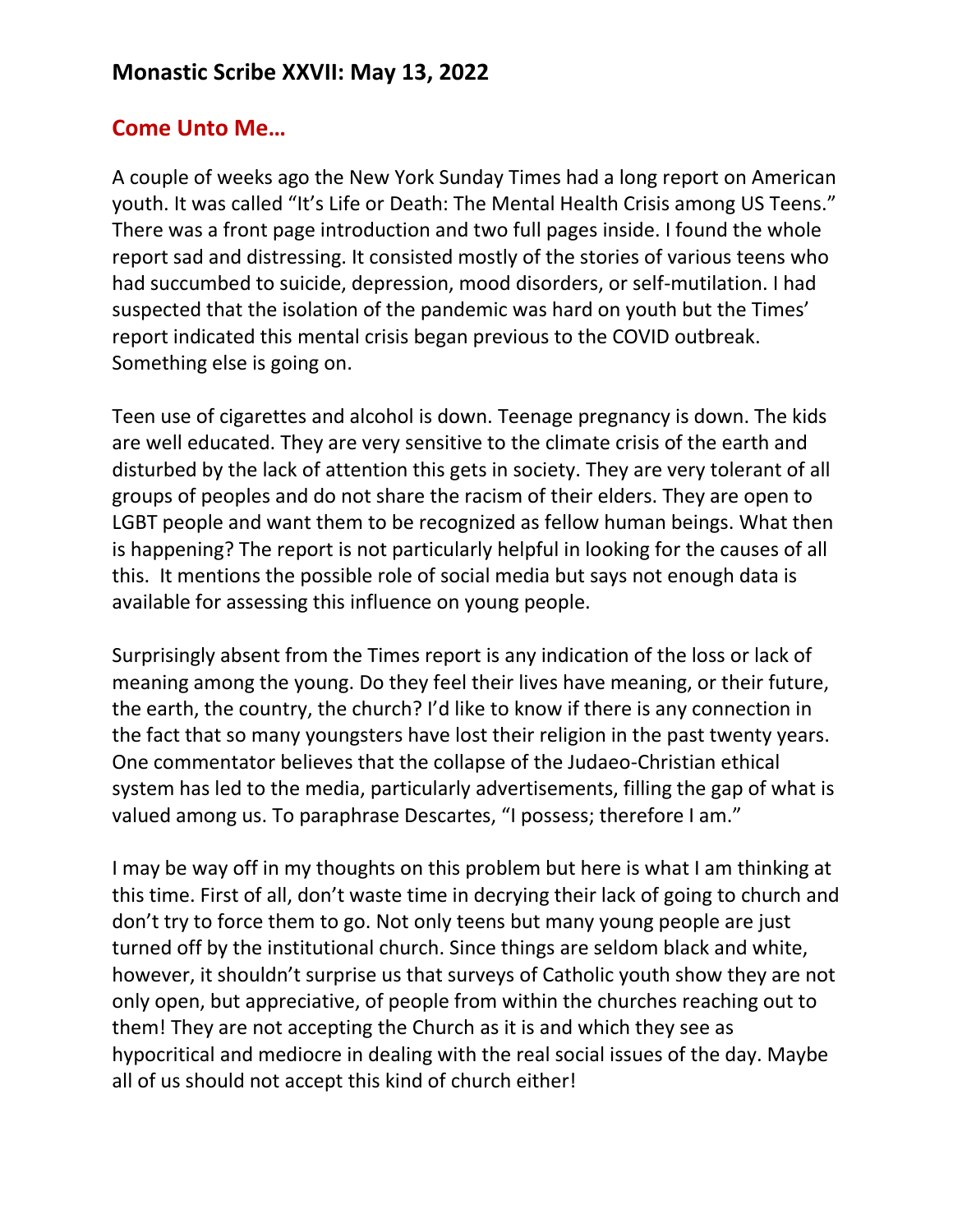But the real culprit that I see is the culture of the west that we have bought into. Our Church, at least the Catholic Church, has bought into the American culture. Since the break-up of the inner-city immigrant churches in the mid twentieth century, so many of our churches have been places of comfort, solace, private devotion, passive acceptance of a priest-centered church. You might compare many suburban churches with Afro-American churches. The latter have come out of pain, suffering, discrimination. Continued racism in our country has helped this form of Christianity to survive. But affluent, materialistic, consumer driven Americans have been Catholics of another ilk. The shortage of priests is bringing this type of parish to a crisis point.

But, and this is my opinion, there is another force at work that disturbs youngsters. This ingredient is FEAR. Now fear can be a helpful emotion in our lives; it may move us to action. But it can also make us withdraw and be defensive reactionaries. Young people share a fear of the future with the effects of climate change but do not see their elders largely upset about it or adjust their lifestyle to cope with it. Inflation, a war in Ukraine, immigrants at our borders many of whom are working to integrate into our society, the threat of Black Lives Matter, growing numbers of Muslims: these are all societal changes that threaten many people. And sources such as Fox News and many politicians deliberately stir up fear at these happenings.

But if fear is real, hope for religious people is even more real. Jews, Christians and Muslims all are formed by scriptures that have us believe in a God of the future, a God who keeps promises, a God up ahead, who is still creating this world and calling us to share in this building. We need our children and grandchildren to bring this creation to a further plane. But they need us to show we are not overwhelmed by fear, that we believe in life that is based on love, sharing, serving and not just to make ourselves happy and comfortable.

We cannot lecture upcoming generations nor tell them what to do, but we can accompany them in their struggles. We can love and accept them no matter what. What we do and how we live speaks louder than any words. Prayer and meditation may be particularly effective with youth.